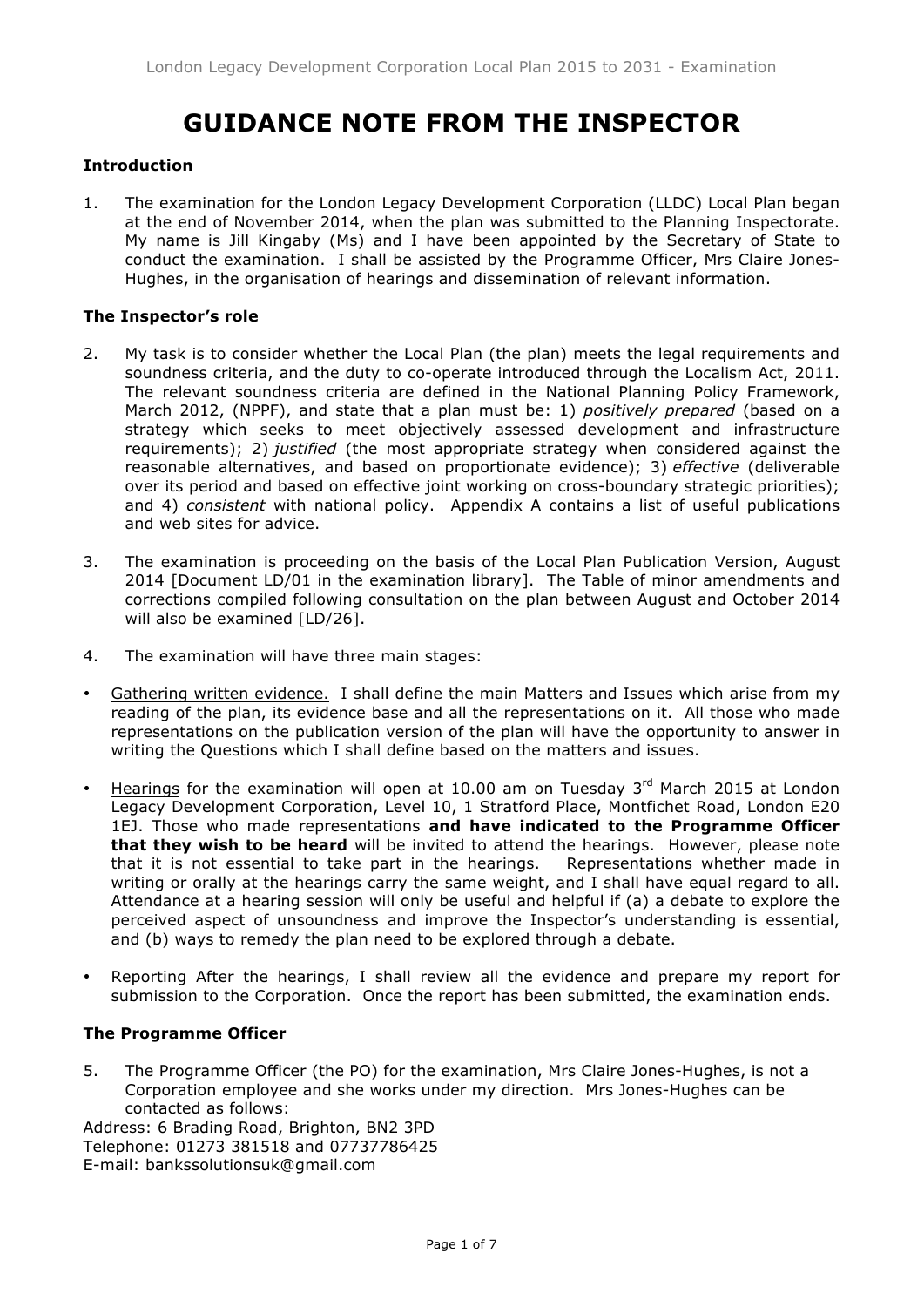- 6. The main tasks of the PO are to act as a channel of communication between all parties and myself; to liaise with all parties to ensure the smooth running of the examination; to ensure that all documents received are recorded and distributed; and to keep the examination library. Copies of the examination documents are on the examination web site http://queenelizabetholympicpark.co.uk/Local-Plan-Examination and paper copies are available to view during opening hours in the reception of the London Legacy Development Corporation offices, Level 10, 1 Stratford Place, Montfichet Road, London E20 1EJ. Any questions on the examination documents should be directed to the PO, who will also be able to provide information about the programme for hearings.
- 7. Any participant who has a disability that could affect their contribution to the examination /attendance at hearings should contact the PO as soon as possible so that any necessary assistance can be provided. Any other procedural questions or matters that you wish to raise with me prior to the hearings must be made through the PO.

#### **Representations and Further Representations**

- 8. From the latest consultation exercise in August-October 2014, the LLDC received 1125 representations from 145 respondents. 77 parties have indicated their wish to appear at the hearings.
- 9. All those who consider the plan to be unsound or contrary to the relevant legal requirements will be invited to submit further written representations prior to the hearings on my Matters, Issues and Questions. **Please confine your further written statements to the questions posed. Answer only the questions which are relevant to your original representation,** and provide additional, detailed information to justify your position. It is unnecessary to repeat what you have already written. Answers to questions should be concise and statements should not exceed 3,000 words for each Matter. Statements which ignore the word limit may be returned for editing.
- 10. The starting point for the examination is the assumption that the Corporation has submitted what it considers to be a sound plan. Those seeking changes to it must demonstrate why the plan is unsound by reference to soundness criteria or the legal requirements.
- 11. It is most helpful for me to receive in the further written statements constructive comments and suggestions for re-wording of the policies and text where these modifications could potentially make the plan sound. All sides should work together during the examination process on possible modifications that could be made to the plan. Statements of common ground between representors and the Corporation are welcome.
- 12. **No written evidence should be submitted (i) after the deadline for sending in further written statements on the matter, issues and questions, (ii) during or (iii) after the hearing sessions have closed, unless the Inspector expressly invites it. The only exception to this would be a statement of common ground as described in paragraph 22 below.**

#### **The hearing sessions**

- 13. **Representors who have not already notified the PO but wish to be heard must make this clear to her by 5pm 13th February 2015 at the latest. Those who fail to contact the PO by this date will be assumed to be content to rely on their written representations.**
- 14. A number of different topics will be discussed at the hearings. Each main matter will be the subject of a separate session. The format will provide a relaxed and informal setting for a discussion led by the Inspector enabling everyone to state their point of view. It is not necessary for those attending to be professionally represented but a professional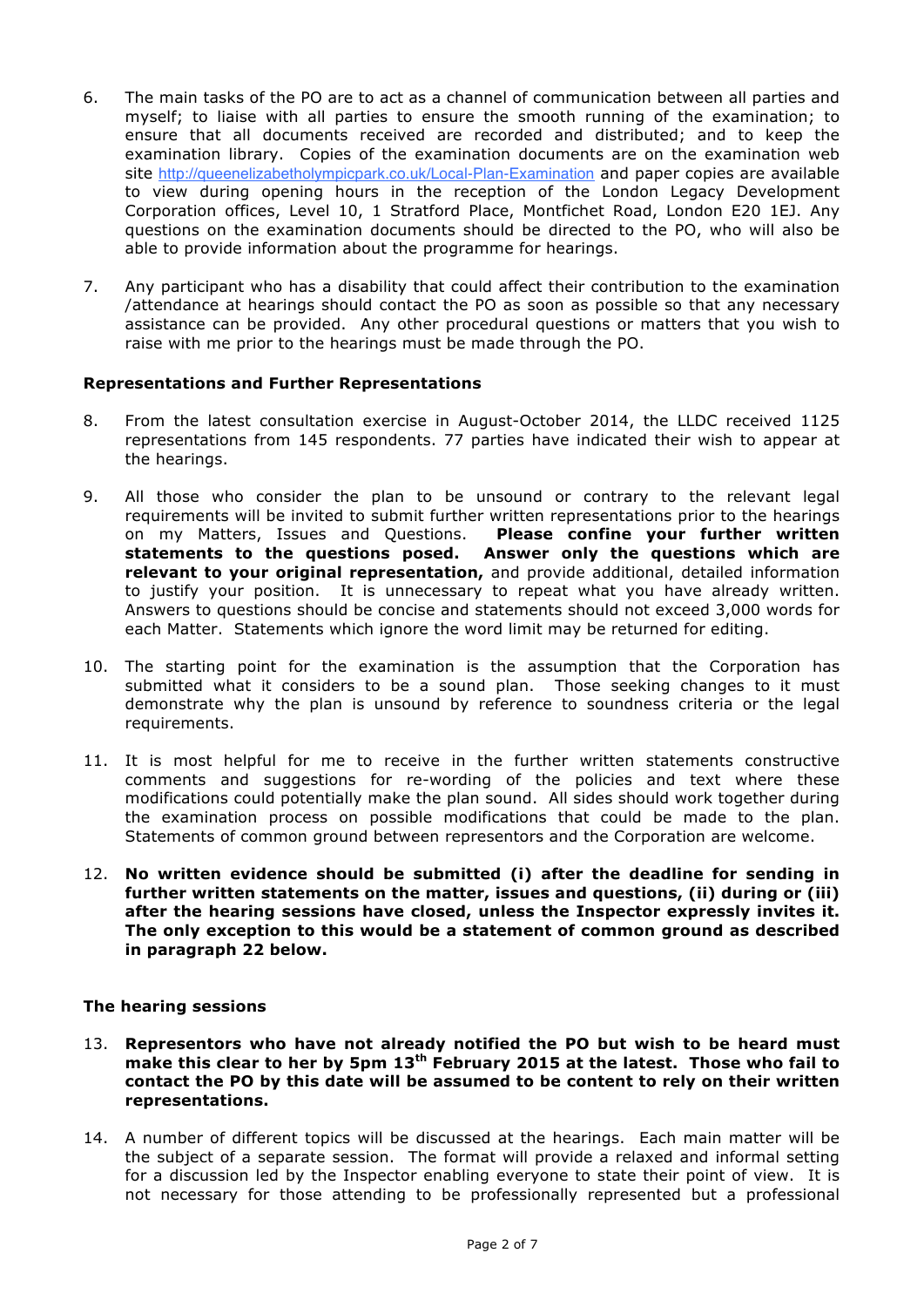expert may act for a representor, so long as they engage in the discussions in an informal and non-adversarial way. **Please inform the PO in advance if you intend to be professionally represented and provide the person's name and position.** 

- 15. The hearing sessions will follow agendas which I shall prepare after reading all the further statements with answers to my questions. I will draw those present into the discussion in such a way as to enable me to gain the information necessary to come to a firm conclusion on the matters and issues. All statements will have been circulated to other participants beforehand and read by me, so there will be no formal presentation of evidence. There will be an opportunity within the discussion to ask questions of the other side by way of the Inspector.
- 16. Thus, the hearings will be inquisitorial rather than adversarial. So that they should run in an effective and efficient manner, repetition of evidence should be avoided. A good point often repeated does not become a better point. **If a number of representors share a common viewpoint, they should nominate one spokesperson to represent their case at the hearings.**
- 17. At the hearings, I shall aim to work collaboratively with the examination participants in a proactive, pragmatic and problem-solving manner. Those taking part should be cooperative and willing to discuss potential changes which would overcome any unsoundness problems. The examination will not however deal with detailed "improvements" to the plan that do not affect its soundness.

#### **The hearing programme**

- 18. A preliminary programme for the hearings, detailing dates and times to discuss the various matters will be available shortly. If there are any queries as to the programme, please raise them with the PO as soon as possible.
- 19. Should changes be required to the programme, it will be updated on the web site http://queenelizabetholympicpark.co.uk/Local-Plan-Examination. **It will be for individual participants to check on the progress of the hearings, either on the web site or with the PO, and to ensure that they are present at the right time.**
- 20. The hearing sessions are scheduled to start at 10.00am on the first day, although an earlier start (e.g. 09.30am) may be adopted on subsequent days if agreed to be necessary. A short break will be taken mid-morning and mid-afternoon. Lunch will be taken at around 1.00pm. We will aim to complete hearings at 5pm, but they may be extended if convenient and if the parties around the table agree to continue.

#### **The Evidence Base and Examination Library**

21. The Corporation has prepared an evidence base list that is available in the Examination Library http://queenelizabetholympicpark.co.uk/Local-Plan-Examination. The evidence base includes documents to which the parties may wish to refer. Accordingly, parties should not attach extracts of these documents to their statements but simply make a crossreference with the appropriate library number, eg LD/01. Please be aware that the Government has produced national Planning Practice Guidance, which should be distinguished from the National Planning Policy Framework, but is designed to aid the practical application of national policy. This document has been published on-line only and can be accessed via

http://www.planningportal.gov.uk/uploads/pins/dpd\_procedure\_guide.pdf. If necessary, selected extracts will be made available as hard copies to assist the hearing sessions in due course.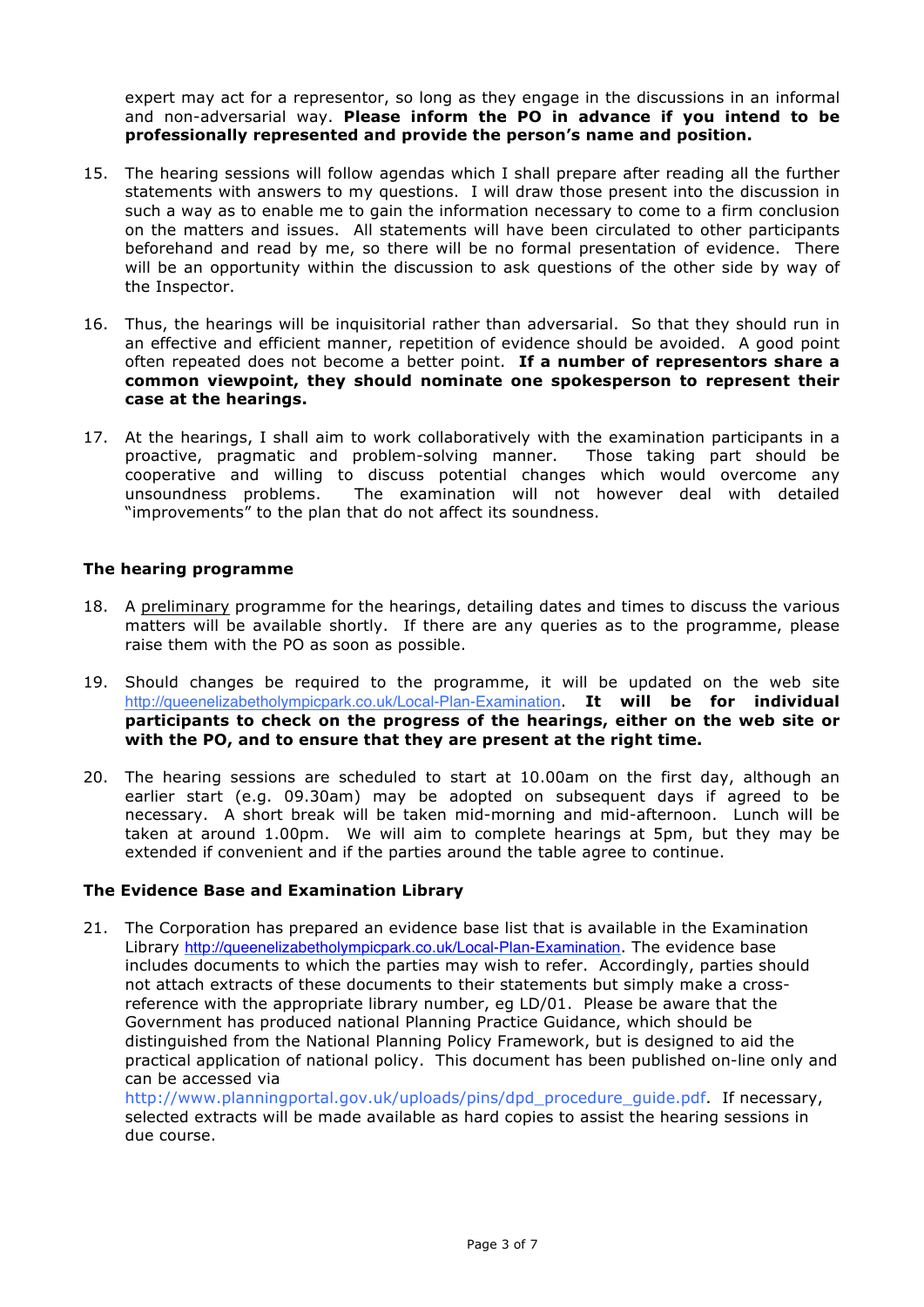### **Statements of Common Ground**

- 22. Statements of Common Ground (SOCGs) with the Corporation are invited where these would help in identifying points in dispute or no longer in dispute, thereby assisting the hearings to concentrate on the outstanding contentious issues. SOCGs could for example include agreed wording of a modification to a policy criterion, agreed factual information or areas / the extent of partial agreement.
- 23. **Work on statements of common ground with the Corporation should commence now with the aim of completing them in time to feed into the relevant hearing statements and/or inform discussion at the hearings**. **The Corporation can be contacted at** planningpolicy@londonlegacy.co.uk **to progress such statements.**

#### **Statements responding to Matters, issues and Questions**

- 24. All Statements responding to the Inspector's questions should be sent to the PO by **midday on Tuesday 10th February 2015.** This deadline relates to the receipt of both **paper copies** and **electronic copies**. Additional or late material will not be allowed. All further written submissions in the statements should accord with the requirements given in paragraph 9 above and in Appendix B. Statements will be placed on the examination web site for reading prior to the hearings.
- 25. The statements from representors should make clear:
	- What part of the local plan is unsound.
	- Which soundness criterion it fails.
	- Why it fails.<br>• How the play
	- How the plan can be made sound.
	- The precise change of wording to policy and/or text that you are seeking.

It is helpful if the Corporation can give answers to all my questions. The other parties should answer only those questions which follow from the representations they made in August-October 2014 to the Publication Local Plan.

# **Reporting and post-hearings**

- 26. After the close of the hearings, assuming the plan can be found sound, I shall prepare a report for the Corporation with my conclusions and details of any main modifications, which the Corporation has requested and I am able to make to secure a sound plan. It will be for the Corporation to determine whether any additional minor modifications are needed e.g. to correct typographical errors or alter paragraph numbering. I shall announce the expected date for completion of my report at the last hearing session. The report will deal with broad issues rather than individual representations.
- 27. If there is a request from the Corporation for additional significant ie. main modifications, it will be necessary to ensure that appropriate public consultation takes place and, if necessary, additional sustainability appraisal.

#### **Schedules of Main and Additional changes**

28. If any additional main modifications are agreed and requested by the Corporation, these will be included in a Schedule of Proposed Main Modifications which will be placed on the examination web page. This will be updated as required and respondents should monitor this in case they wish, at the appropriate time, to comment upon such changes.

#### **Site visits**

29. Where necessary, I shall visit relevant sites and areas referred to in the plan and/or representations before, during or after the hearings. If any participant feels that a site visit is essential they should advise the PO. I will normally carry out site visits alone unless I need to go on private land in which case the owner's representative and a Corporation or Council officer should accompany me.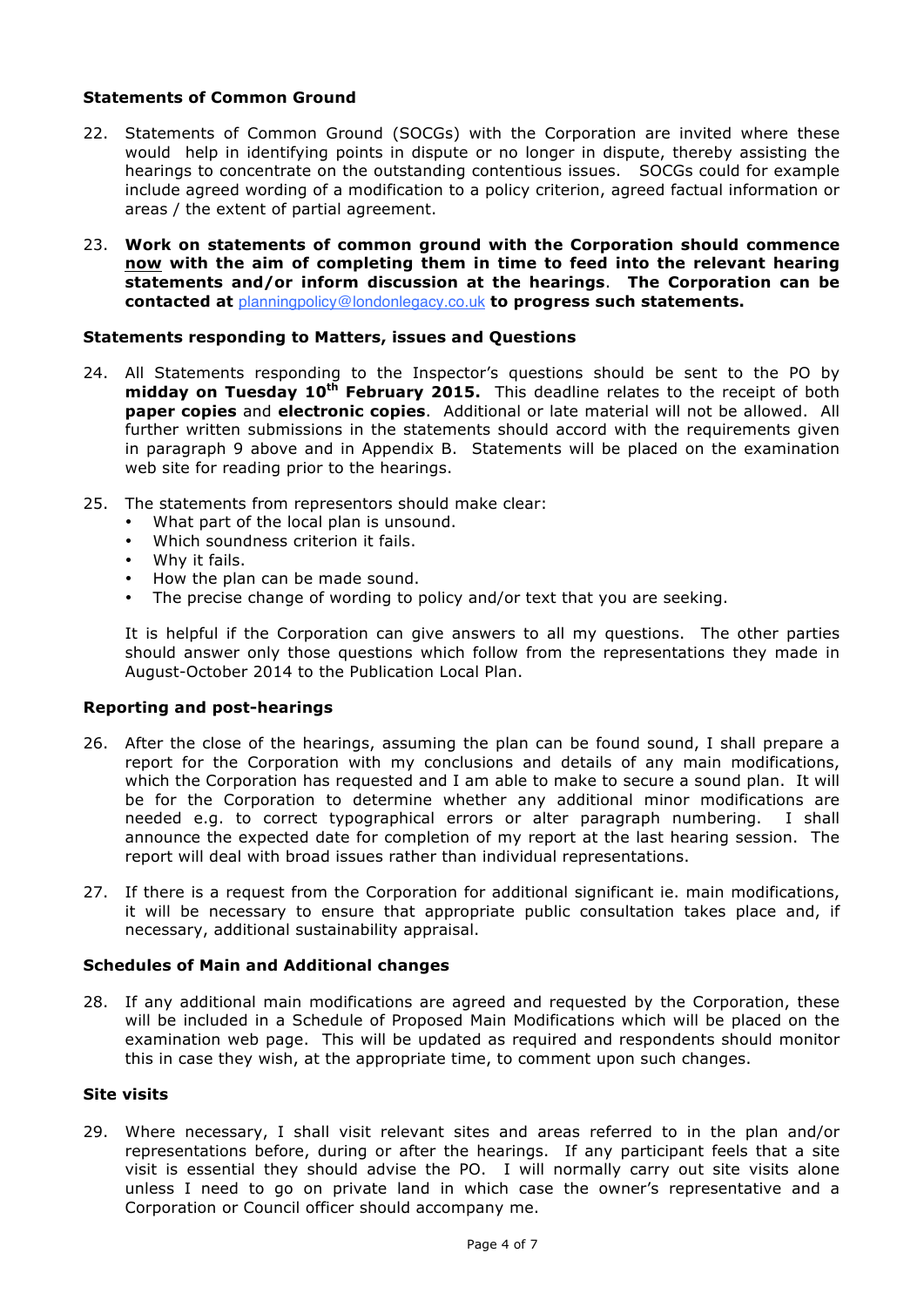# **Finally, regarding further written statements and hearing sessions**

30. I emphasise:

- I shall have equal regard to views put orally or in writing;
- the need for succinctness, respecting the letter and spirit of the 3,000 word limit on any necessary further submissions with short appendices,
- the need to meet the target date for the statements; and
- the need to focus on my Matters, Issues and Questions and the soundness criteria in the statements.
- the need for collaborative working with the Corporation, with the production of statements of common ground to overcome problems ahead of the hearings wherever possible;
- the need for a constructive and co-operative approach by all participants in the hearings, with a focus on problem-solving where soundness is perceived.

Jill Kingaby BSc(Econ), MSc, MRTPI (Inspector) and any January 2015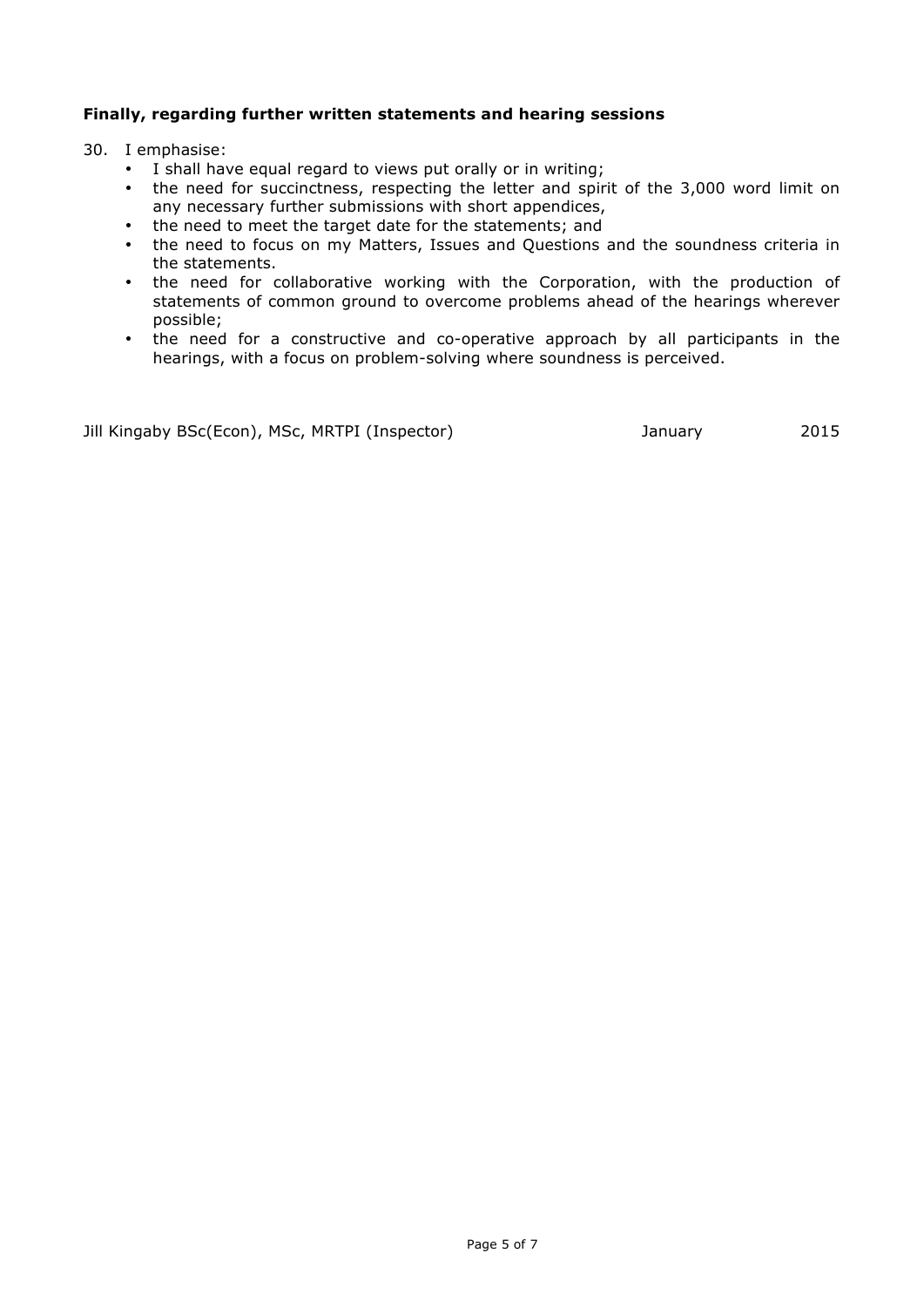# **Appendix A - Relevant legislation and guidance**

# A. **Legislation**

These documents can be searched for and found on: http://www.legislation.gov.uk/

- Planning and Compulsory Purchase Act 2004
- The Town and Country Planning (Local Planning) (England) Regulations 2012
- The Localism Act 2011

# B. **Government Policy and Guidance**

These can be found by using the search facility on: http://www.communities.gov.uk/

- National Planning Policy Framework (NPPF)
- National Planning Practice Guidance (PPG) 2014

# C. **Planning Inspectorate**

• Examining Local Plans: Procedural Practice [The Planning Inspectorate, Dec 2013 (3rd Edition v.1)]

See: http://www.planningportal.gov.uk/planning/planningsystem/localplans

# D. **Examination and Evidence Base Documents**

The examination web site can be found at: http://queenelizabetholympicpark.co.uk/Local-Plan-Examination

Paper copies are available to view during opening hours at the London Legacy Corporation offices, Level 10, 1 Stratford Place, Montfitchet Road E20 1EJ.